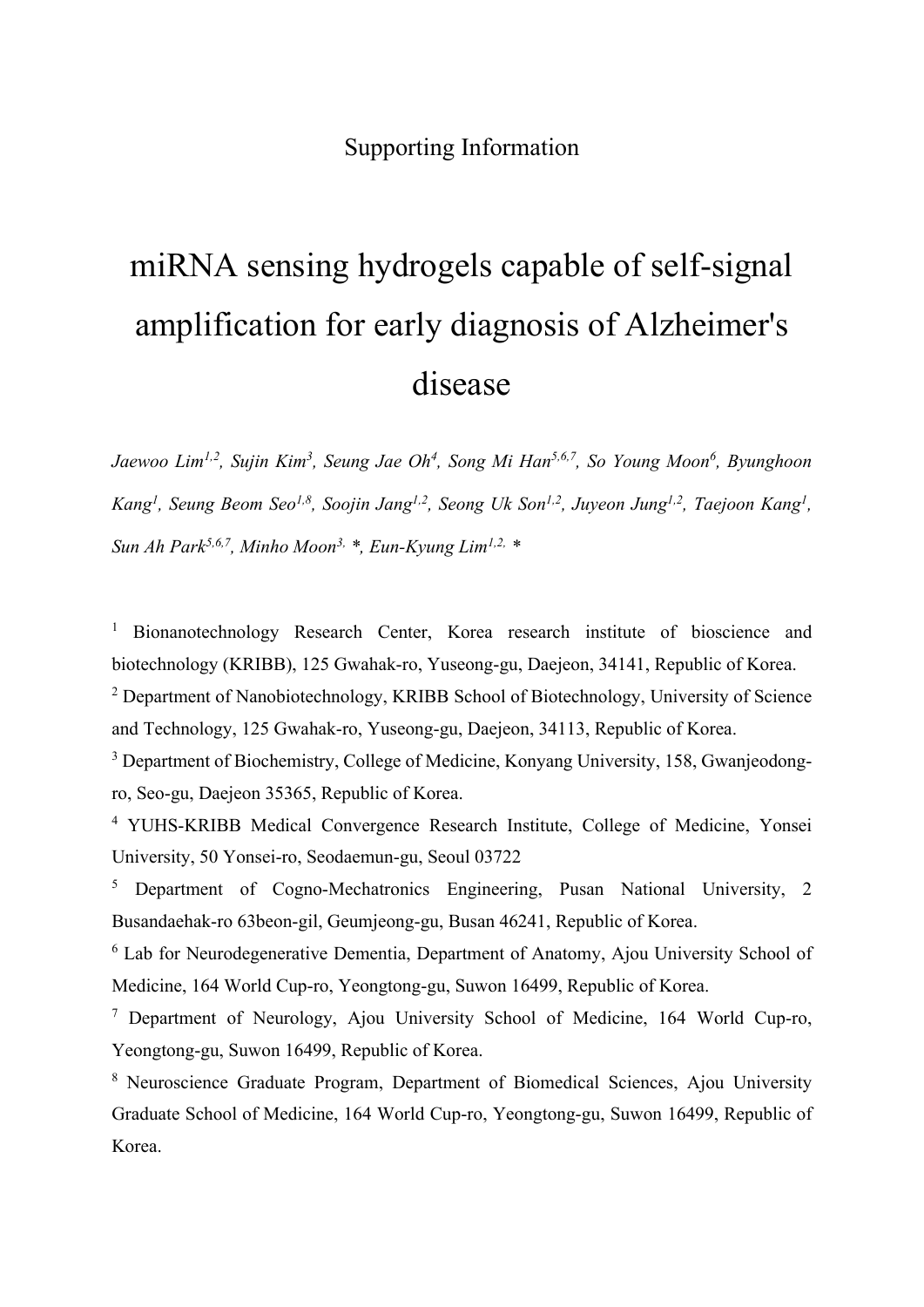#### **2. Experimental sections**

## *2.1. Reagents and materials*

Poly(ethylene glycol) (Mn 3,350) (PEG 3.35K), *N,N*-diisopropylethylamine (DIPEA), dichloromethane (DCM), chloroform, L-α-phosphatidylcholine (PC), 3β-hydroxy-5 cholestene (Cholesterol), 2-hydroxy-2-methylpropiophenone (HMPP) as a radical photoinitiator, 1,2-dioleoyl-3-trimethylammonium-propane (DOTAP), Nile red, and Triton<sup>TM</sup> X-100 were purchased from Sigma-Aldrich (USA). Acryloyl chloride was purchased from Tokyo Chemical Industry Co (TCI, Japan). Buffers 10×TBE and 1×TE were purchased from Biosesang (Korea). Polydimethylsiloxane (PDMS) elastomer (Sylgard® 184) was purchased from Dow Corning. Acrylamide/Bis-acrylamide solution (19:1, 40%), tetramethylethylenediamine (TEMED), and ammonium persulfate (APS) were purchased from Bio-Rad Lab., Inc (USA). Ultra-low range DNA ladder was purchased from Thermo Fisher Scientific, Inc (USA). Amicon<sup>®</sup> ultra centrifugal filter (molecular weight cut-off: 50 K) was purchased from Merck Millipore (USA). ExoRNeasy Maxi kit, RNeasy Mini Kit, miScript II RT kit, and miScript SYBR Green PCR Kit were purchased from Qiagen (Germany).

# *2.2. Synthesis of CHA hairpins for AD-related biomarker detection*

CHA hairpins were designed to amplify fluorescence signals through sequential self-cycling in non-enzymatic conditions for high-sensitive detection of AD-related biomarkers (T). These CHA hairpins consisted of two hairpin-structured probes (H1 and H2), with which T could be detected at high sensitivities through a non-enzymatic cascade reaction based on FRET. To detect T via fluorescence, H1 was modified with fluorescein (FAM; Ex/Em, Max =492/518 nm) at the 5' end, and BHQ1 at the 3' end. Before the experiment, each probe was annealed at

All hairpins were stored at −20 °C until use, such that the suppression of fluorescence signal

90 °C for 5 min and cooled down slowly to room temperature for a hairpin structure formation.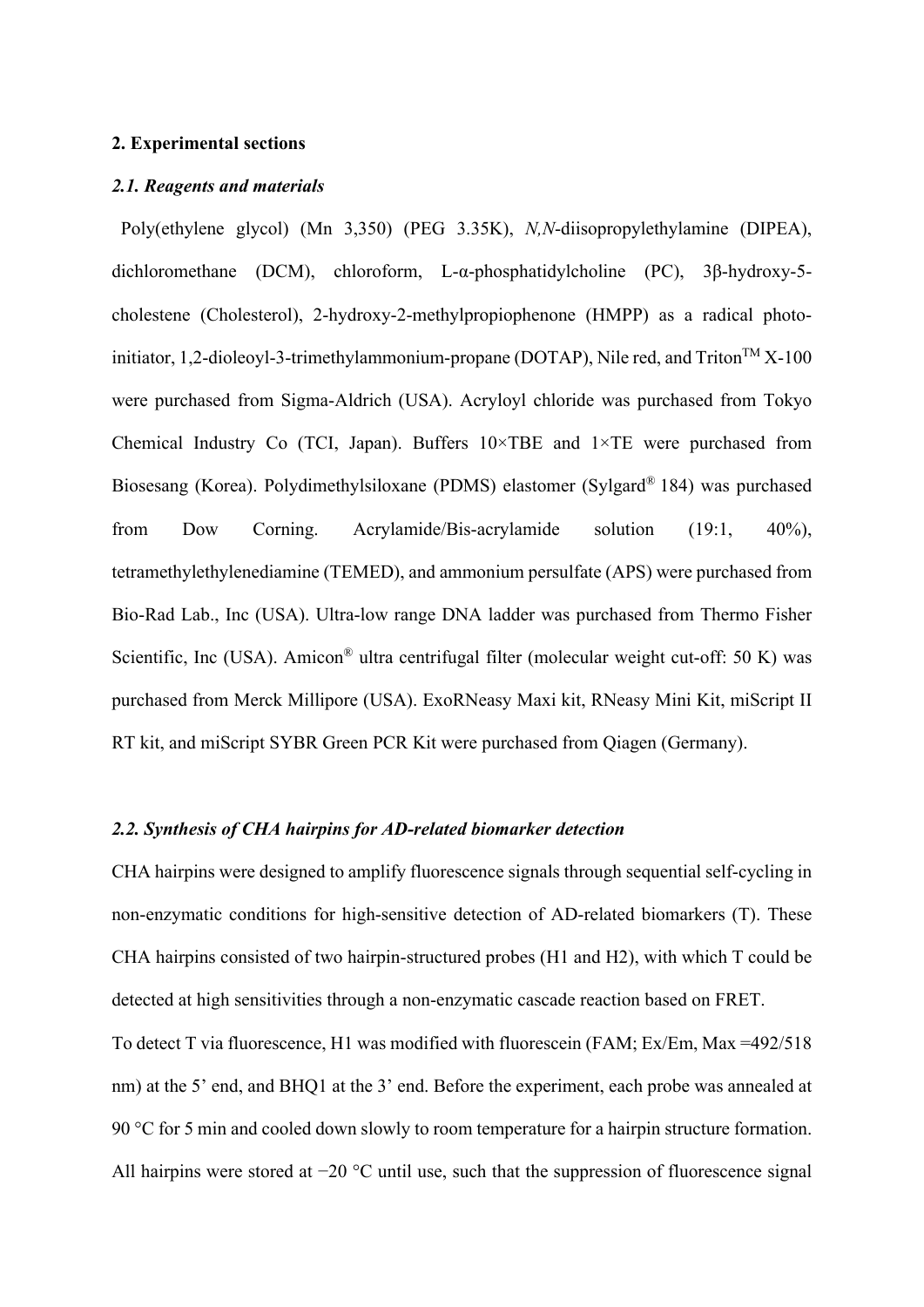was well maintained. All hairpin sequences are listed in Table S1 and were purchased from Bioneer (Korea). First, we tested T detection using synthetic genes; DNA sequence was used instead of RNA sequence. The cascade reaction of CHA hairpins enabled fluorescence signal amplification, which was confirmed via polyacrylamide gel electrophoresis (PAGE) analysis. After the probes that serially reacted in each step were loaded onto the gel, the sample was run on a 10% acrylamide solution with  $1 \times$  TBE buffer under constant voltage (80 V) for 1.5 h at room temperature, and then stained with nucleic acid staining dye (Gel-Red) for 10 min to visually confirm the CHA reaction using a gel imaging system (Bio-Rad Laboratories, USA).

#### *2.3. Preparation of bioprobe-containing lipoplex nanoparticles*

To stably load hairpins without nonspecific reactions, each hairpin was individually loaded into lipoplex nanoparticles. First, lipoplex nanoparticles were prepared according to the classical thin lipid film hydration method (Zhang 2017). A total of 7 mg of PC, 0.7 mg of DOTAP, and 1.95 mg of cholesterol were dissolved in 10 mL of chloroform solution. The solution was evaporated using a rotary vacuum evaporator system at room temperature. Subsequently, 1 mL of 10 nM probe in TE buffer solution was added to the lipid film. The solution was then vortexed at maximum speed to ensure detachment of the lipid film from the glass wall of the recipient. For stability, the liposome was stored overnight at 4 °C. The lipoplex nanoparticle solution was centrifuged at 4,000 rpm for 1 h at 4  $^{\circ}$ C using an Amicon<sup>®</sup> ultra centrifugal filter to remove unloaded pre-probes. The obtained solution was stored at 4 °C until use.

#### *2.4. Characterization of lipoplex nanoparticles*

CHA-hairpin-loaded lipoplex nanoparticles were observed via fluorescence microscopy. Nile red (1 µg), a lipid staining dye, was added to the mixed lipid solution for visual confirmation of the degradation of H1-loaded lipoplex nanoparticles. cryo-SEM images were captured using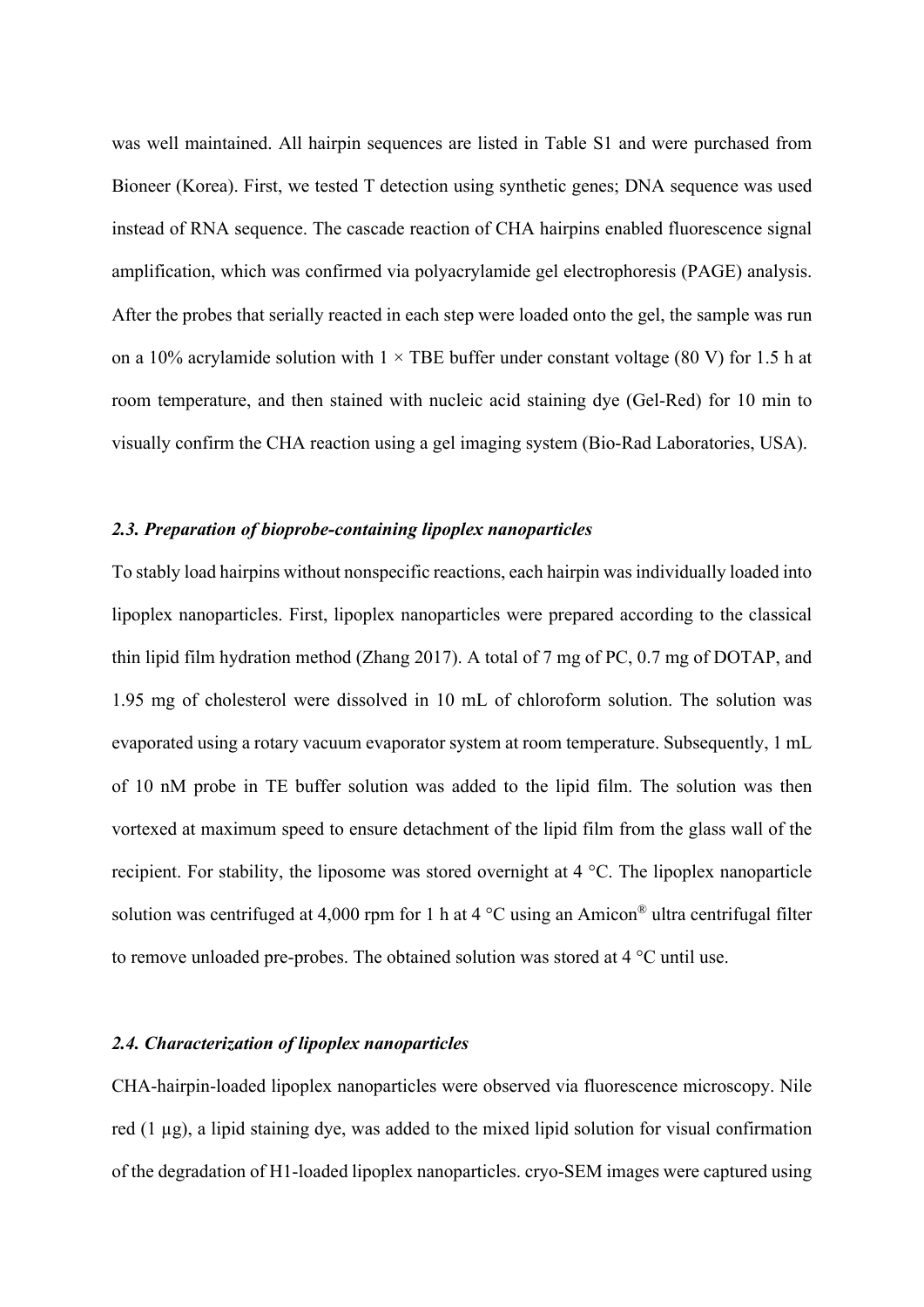ZEISS crossbeam 550 (FIB-SEM). The samples were first mounted on a cryo-SEM sample holder, and then plunged into a freezing liquid ethane bath and then transferred to a liquid nitrogen bath. Once cooled down, both sample holder and specimen were transferred to a protected atmosphere shuttle under low temperature and vacuum conditions to prevent contamination. We then place them into the cryo-SEM sample preparation system to expose a fracture profile of the network, by impacting the cross section of the specimen with a blade. Finally, the specimen was transferred via the same shuttle to the pre-cooled SEM chamber to be imaged.

#### *2.5. Preparation of lipoplex-composite hydrogel*

First, polyethylene glycol diacrylate (PEGDA) was synthesized as a hydrogel backbone according to previously published protocols (Elbert and Hubbell 2001; Stevens et al. 2015). First, 60 g of PEG was completely dissolved in 75 mL of DCM. After the solution became transparent, 7 mL of DIPEA was injected, followed by dropwise injection of 6.5 mL acryloyl chloride while the mixture was stirred vigorously on ice, at 4 °C. This mixture was stirred overnight under a nitrogen atmosphere in the absence of light. Subsequently, this reactant was precipitated in 1 L of diethyl ether and filtered, and the filtrate was vacuum dried to obtain a powder. To eliminate by-products, the obtained powder was dissolved in 75 mL of DCM and 500 mL 2M potassium carbonate  $(K_2CO_3)$  to phase-separate the solution overnight. The lower organic solution was filtered and precipitated in 1 L of diethyl ether and dried under vacuum. Synthesized PEGDA was stored at 4 °C until further use. The lipoplex-composite hydrogels were prepared via photopolymerization of PEGDA. Aqueous solutions containing PEGDA (20 wt %), PEG (20 wt %), CHA-hairpin-loaded lipoplex (20 pmol of the probe), and 0.1 % (w/v) HMPP were poured into this mold and then photopolymerized using a UV lamp at a wavelength of 365 nm for 2 min. The fabricated lipoplex-composite hydrogels were rinsed in DW for 2 h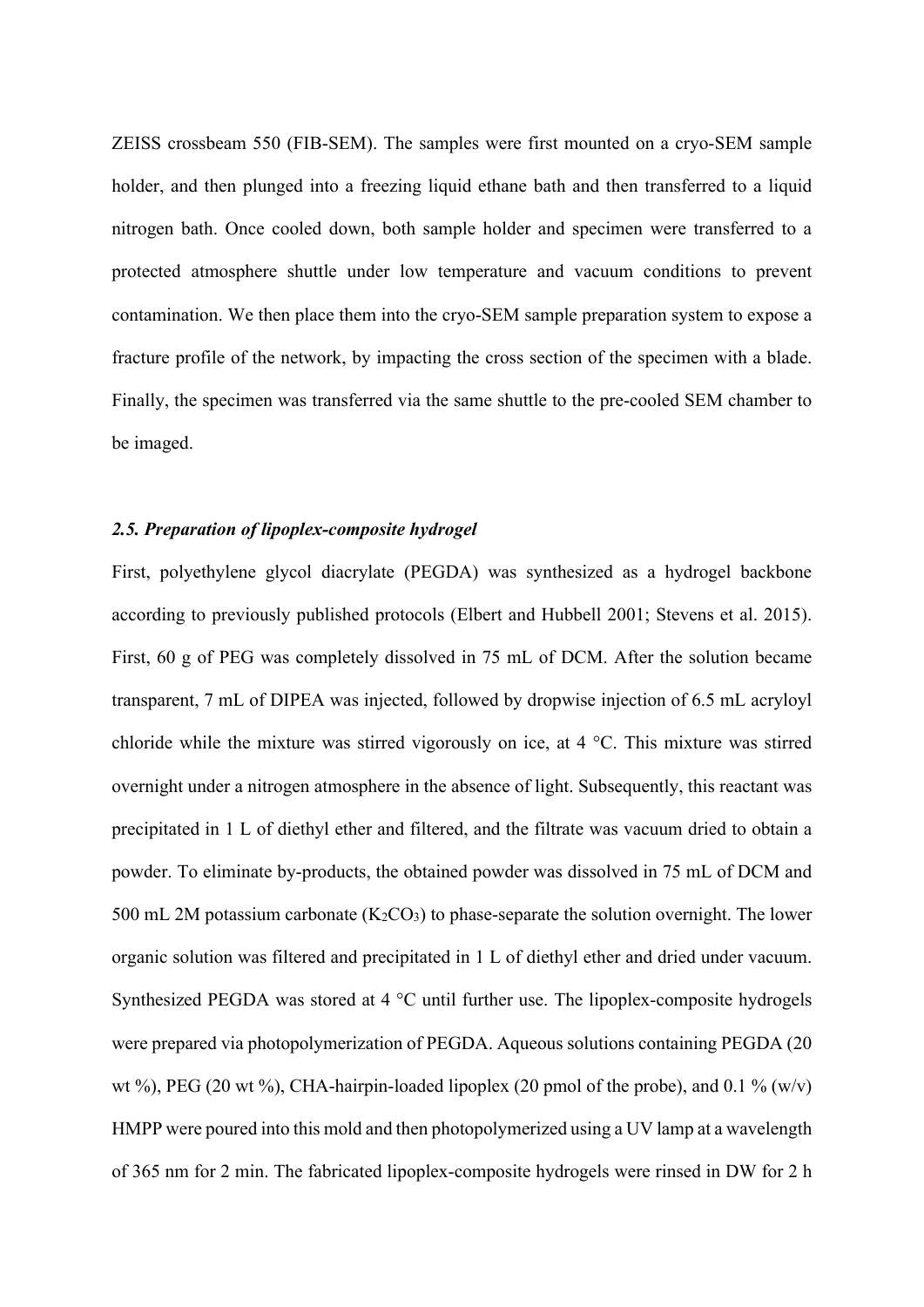and dried overnight at room temperature. After the hydrogels were completely dry, they were also stored at 4 °C until further use.

## *2.6. Fabrication of hydrogel mold*

The hydrogel mold was manufactured using a photo-curing 3D printer and bound onto a PDMS mold. The design of the hydrogel mold is shown in **Figure S1**. A mixture of base and curing agent (10:1 weight ratio) was poured into a cylinder- or cone-shaped hydrogel mold and heated at 80 °C for 6 h.

#### *2.7. AD-related biomarker screening using 5XFAD mouse model*

miRNA expressed in the 5XFAD mouse brain (hippocampus) and plasma was analyzed to select appropriate AD-related biomarkers. 5XFAD mice and their wild-type littermates were used in this study. A total of 14 mice were divided into 2 groups of 7 mice: (1) 5XFAD mice and (2) wild-type mice. Four-month-old female mice were used for all animal experiments. The 5XFAD mice (Tg6799 line) express five familial AD-related mutations in the human PSEN1 gene (M146 and L286) and APP gene [K670N/M671L (Swedish), V717I (London), and I716V(Florida)]. We purchased 5XFAD mice from the Jackson Laboratory (Bar Harbor, ME, USA). The transgenic mice were genotyped using polymerase chain reaction (PCR), and their wild-type littermates were used as a control. All mice were maintained at 20–25 °C, 45– 55% humidity, and 12 h light/dark cycle, with free access to food and water. All protocols were reviewed and approved by the animal ethics committee of the University of Konyang. Animals were anesthetized via intraperitoneal injection of Avertin (Tribromoethanol; Sigma-Aldrich, St. Louis, MO, USA) at a dose of 250 μg/kg. Blood samples were collected from the mouse orbital sinus. To prevent blood clotting, we added 2 μl of heparin to the whole blood and centrifuged it at 13,000 rpm, at 4 °C for 15 min. The supernatant was immediately aliquoted,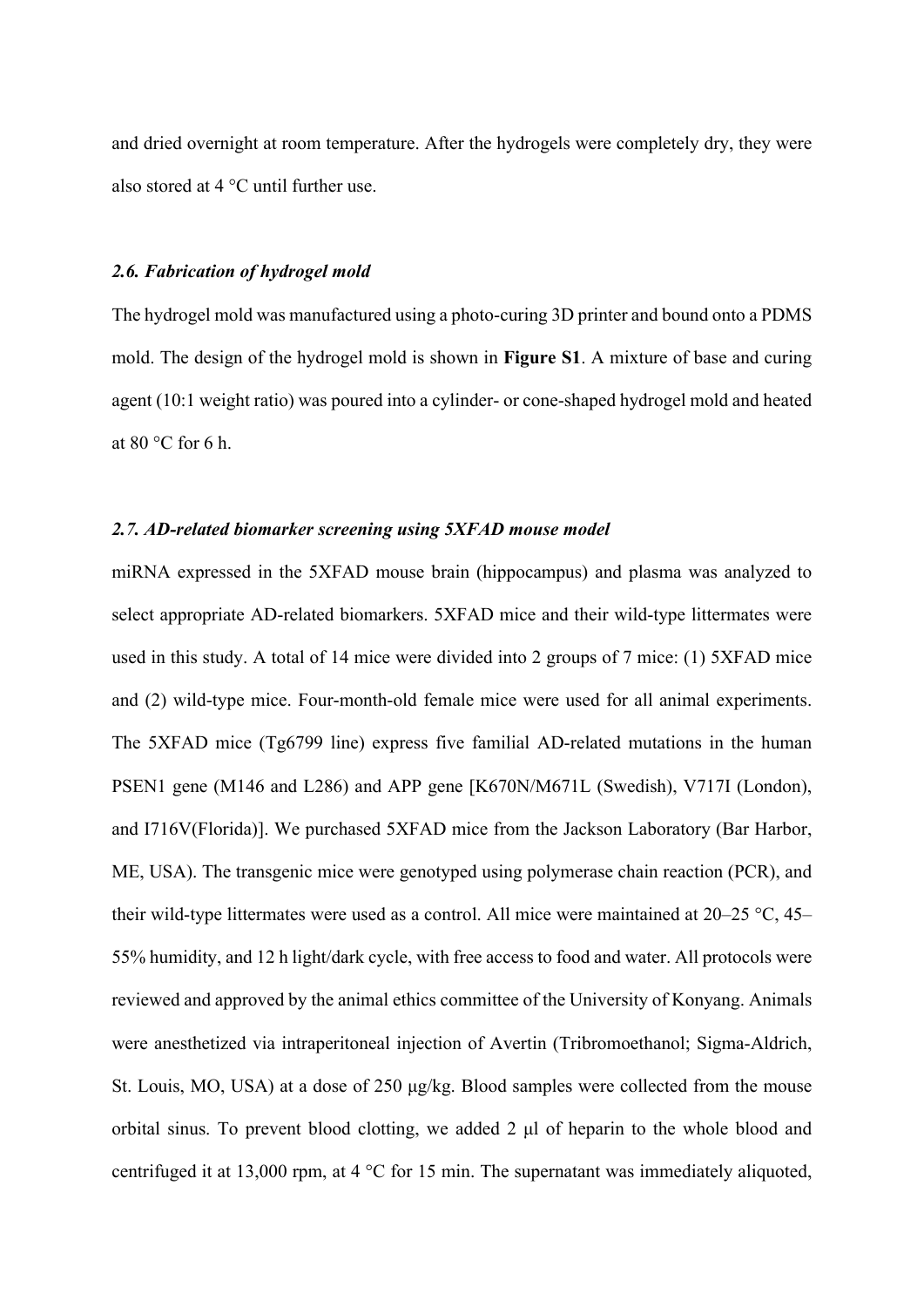and the samples were stored at −80°C. In addition, the brain was dissected into the hippocampus and frozen for subsequent RNA and protein extraction.

## *2.8. microRNA expression profiling using microarrays*

Raw data were extracted automatically via the Affymetrix data extraction protocol using software provided by Affymetrix GeneChip® Command Console® Software (AGCC). The CEL files import, miRNA level RMA+DABG-All analysis, and result export were all performed using Affymetrix® Power Tools (APT) Software. Array data were filtered using probes annotated by species. Comparative analyses between test samples and control samples were conducted using fold change. For a significant DEmiRNA set, hierarchical cluster analysis was performed using complete linkage and Euclidean distance as a measure of similarity. All statistical tests and visualizations of differentially expressed genes were conducted using R statistical language 3.3.3 (https://www.r-project.org/).

# *2.9. RNA isolation and quantitative real-time PCR*

The hippocampus, which is a part of the brain, was homogenized using a tissue grinder with a pestle in QIAzol lysis reagent, and total RNA was extracted using the miRNeasy kit (Qiagen) according to the manufacturer's protocol. Total RNA in blood was extracted using the exoRNeasy Maxi kit (Qiagen) according to the manufacturer's protocol. RNA quantity was determined using Nanodrop<sup>TM</sup> 2000 (Thermo Scientific), and equal amounts of each sample were used for first-strand cDNA synthesis using miScript II RT Kit (Qiagen). Quantitative PCR (qPCR) reactions were run on a CFX96™ Real-Time PCR System (Bio-Rad) according to the protocol of miScript SYBR Green PCR Kit. The expression levels of different miRNAs were estimated via normalization to U6.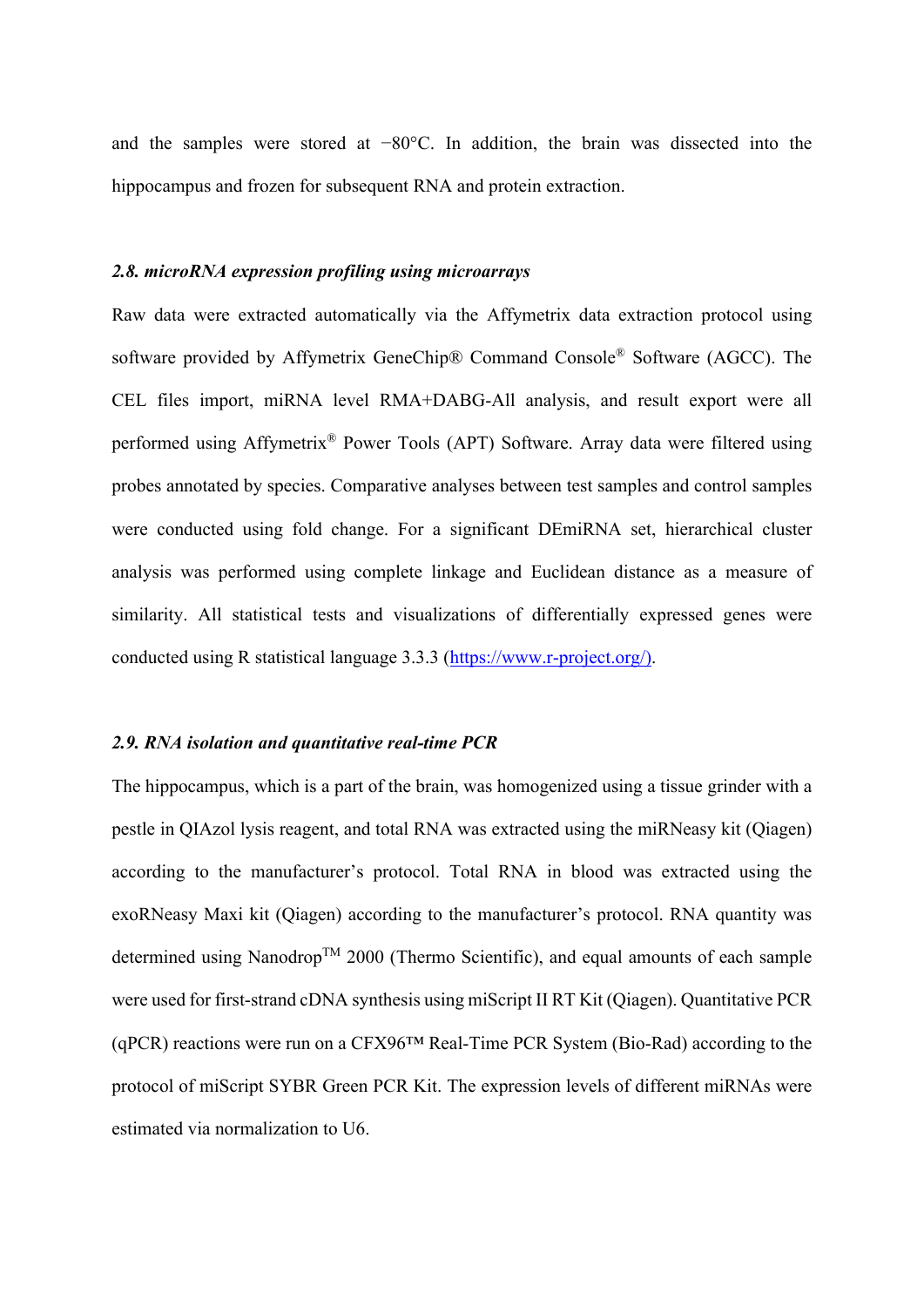#### *2.10. Fluorescence measurement*

The fluorescence intensities of the probes were observed with a fixed gain ( $\lambda_{ex}$  = 484 nm and  $\lambda_{\text{em}}$  = 530 nm) and measured on a Cytation 5 plate reader (BioTek). The increase in fluorescence intensities of probes before and after treatment with the target gene was measured. Concentrations of 2.5 pM for both probes (50 μL) were mixed, and the fluorescence intensity (F0) was measured prior to treatment with the target gene. Afterward, 10 nM of synthetic mimic DNA (complementary match: target, single-base mismatch: 1MS, and double-base mismatch: 2MS) was added into the probe solution and measured at 10 min intervals for 2 h (F).

#### *2.11. miRNA detection using lipoplex-composite hydrogels*

The cylindrical hydrogels were incubated with 50 μL of a sample with TNaK buffer (1% of Triton X-100) for 2–3 h. Various concentrations (1 pM to 1  $\mu$ M) of synthetic mimics, 250 ng of miRNAs extracted from the hippocampus, and 100 ng of plasma of the animal models were treated using the lipoplex-composite hydrogels. The fluorescence intensities were measured using the gel imaging system (Bio-Rad Laboratories, USA).

#### *2.12. Method of manufacture of portable fluorometer*

A portable fluorometer was constructed in-house in the laboratory. A light-emitting diode (LED) of wavelength 480 nm and a 486-nm bandpass filter (#65-085, Edmund Optics, Inc.) were employed to produce an excitation beam. The excitation beam was focused onto the sample using an aspheric condenser lens. The emission beam from the sample was filtered using 495-nm (FGL495S, Thorlabs Inc.) and 508-nm narrow band filters (#65-090, Edmund Optics, Inc.) to obtain the emission wavelength only. The filtered beam was detected using an Si diode (S2386-44K, Hammatsu), and the detected fluorescence signal was displayed on OLED using an Arduino Pro Mini.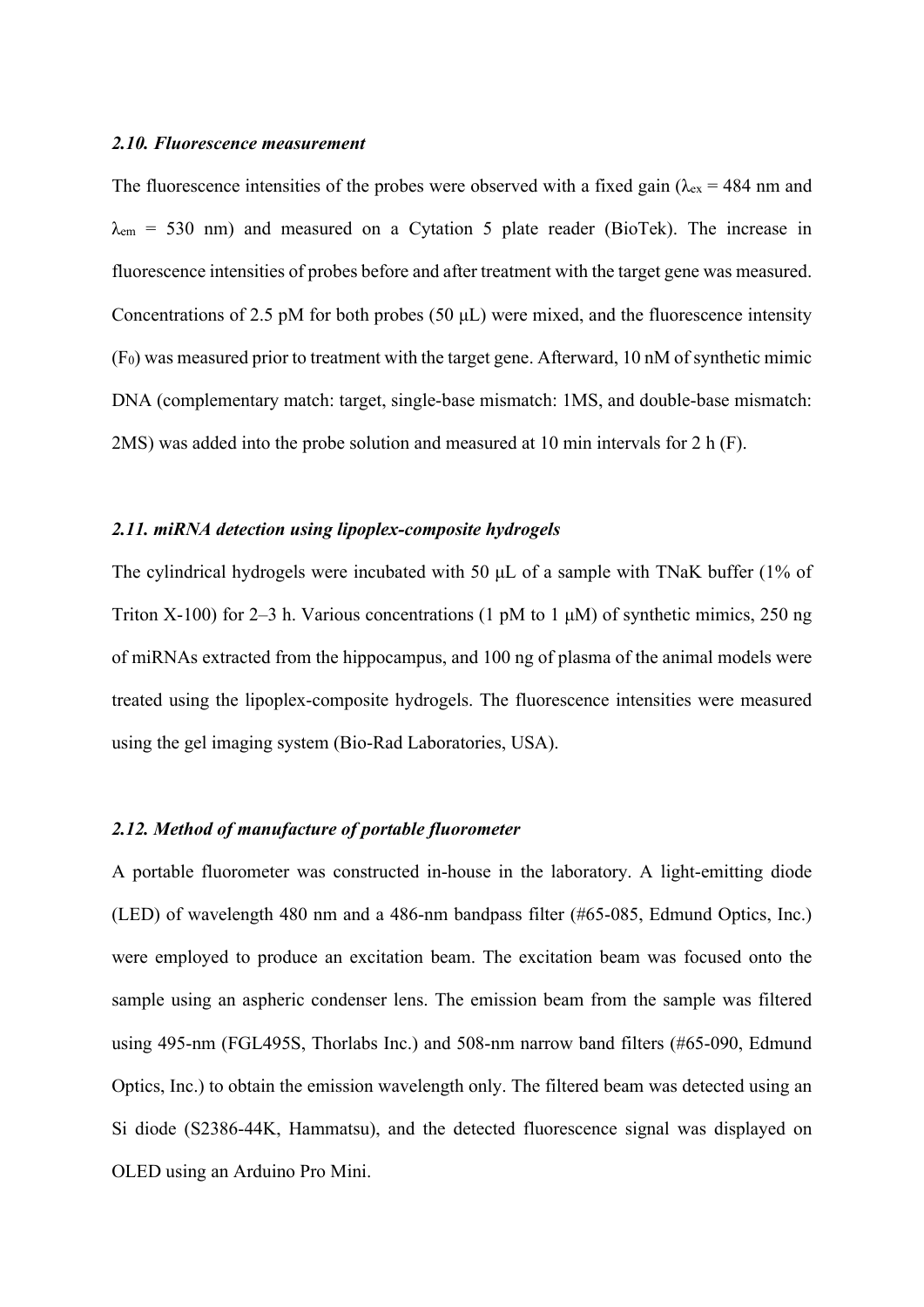#### *2.13 miRNA detection using portable fluorometer*

The cone-shaped hydrogels were transferred to a 1.5-mL microtube, with vertex facing the bottom, and incubated with 50 μL of a sample with TNaK buffer (1% of Triton X-100) for 2 h. Various concentrations (1 nM to 100  $\mu$ M) of synthetic mimics were treated on the microtube. After incubation, the fluorescence intensities of the hydrogels were measured for 5 s (20 points) using the portable device.

#### *2.14. Data analysis and statistics*

Data were obtained via at least three independent experiments. The exact number of replicates is included in each graph. Data were reported as mean  $(m) \pm SD$ . The following legends have been added to the figures: \*p-value <  $0.05$ ; \*\*p-value <  $0.005$ ; and \*\*\*p-value <  $0.00005$ . Limit of detection (LOD) was calculated using the following equation: LOD = 3σ/m, where σ is the standard deviation of blank, and m is the slope of linear fitting of data in the linear range.

#### *2.15. Collection and preparation of clinical samples for Alzheimer's disease*

The clinical samples were prospectively obtained from Ajou University Medical Center from March 2019, under the approval of the ethical review (AJIRB-BMR-SMP-18-545). The study adhered to the principles of the Declaration of Helsinki and followed local clinical research regulations. All participants and their legal guardians (in cases of dementia) gave written informed consent. The clinical diagnosis of AD was based on the National Institute on Aging and Alzheimer's Association diagnostic guidelines (McKhann et al. 2011). ATN research framework was applied to clearly define Alzheimer's disease (AD; positive amyloid (A+), tau  $(T+)$  and neurodegeneration  $(N+)$  pathology) from non-AD  $(A-T-N-)$  control subjects based on neuroimaging (MRI and amyloid PET) and cerebrospinal fluid (CSF) biomarkers (the protein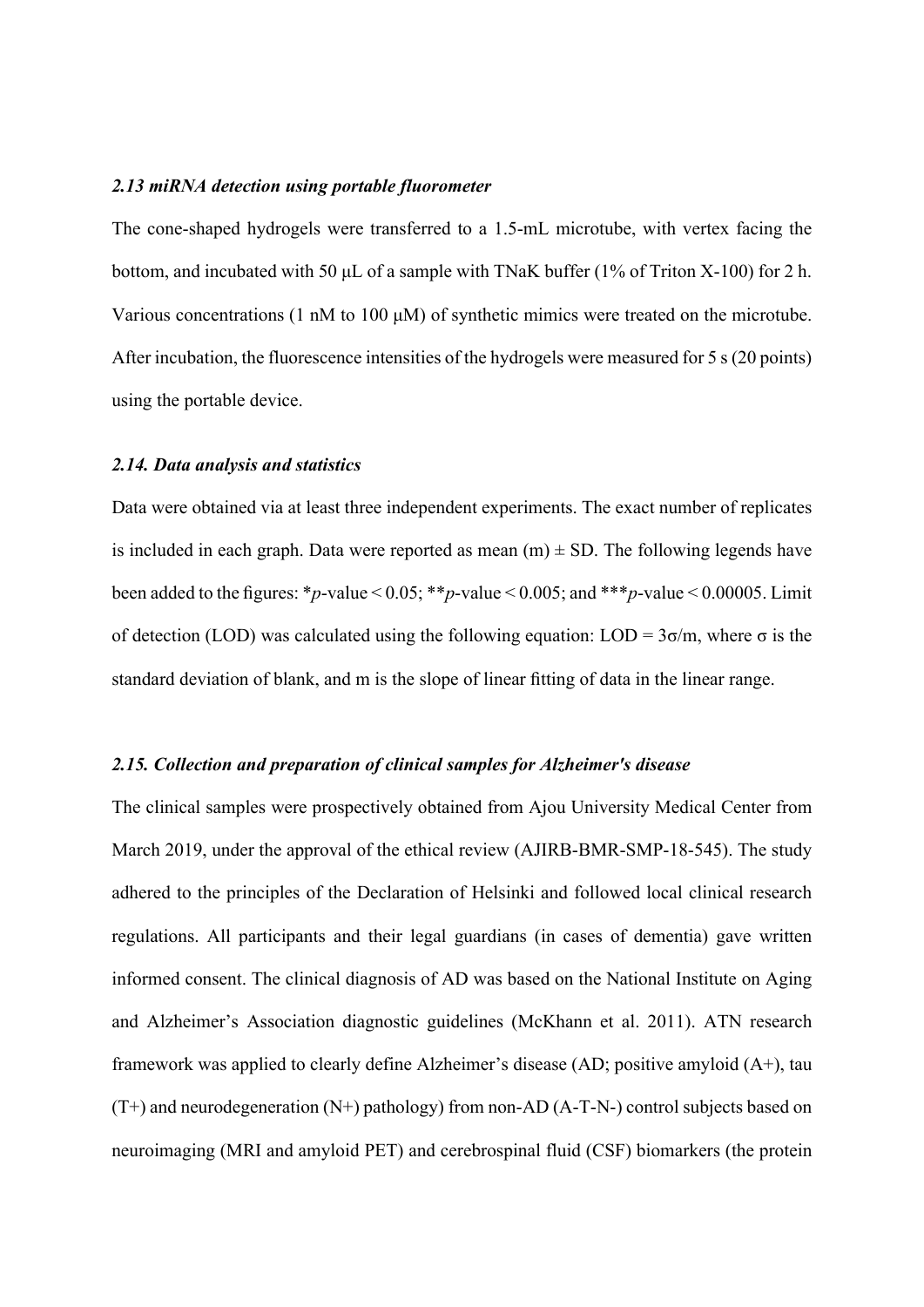concentration of Aβ42, phosphorylated tau at threonine 181 and total tau) (Jack et al. 2018). The measurements of CSF biomarkers and diagnostic cut-offs followed our previous literature (Park et al. 2017; Park et al. 2020). The pre-analytic handling method for plasma was previously described (Kim et al. 2015). Accordingly, AD ( $n = 8$ ) and non-AD control ( $n = 8$ ) were included for this study.

#### **References**

Elbert, D.L., Hubbell, J.A., 2001. Biomacromolecules 2, 430-441.

Jack, C. R., Jr., Bennett, D. A., Blennow, K., Carrillo, M. C., Dunn, B., Haeberlein, S. B.,

Holtzman, D. M., Jagust, W., Jessen, F., Karlawish, J., Liu, E., Molinuevo, J. L., Montine, T.,

Phelps, C., Rankin, K. P., Rowe, C. C., Scheltens, P., Siemers, E., Snyder, H. M., Sperling, R., 2018. Alzheimers Dement. 14, 535-562.

Kim, H. J., Park, K. W., Kim, T. E., Im, J. Y., Shin, H. S., Kim, S., Lee, D. H., Ye, B. S., Kim, J. H., Kim, E. J., Park, K. H., Han, H. J., Jeong, J. H., Choi, S. H., Park, S. A., 2015. J. Alzheimers Dis. 48, 1043-1050.

McKhann, G. M., Knopman, D. S., Chertkow, H., Hyman, B. T., Jack, C. R., Jr., Kawas, C. H., Klunk, W. E., Koroshetz, W. J., Manly, J. J., Mayeux, R., Mohs, R. C., Morris, J. C., Rossor, M. N., Scheltens, P., Carrillo, M. C., Thies, B., Weintraub, S., Phelps, C. H., 2011. Alzheimers Dement. 7, 263-269.

Park, S. A., Chae, W. S., Kim, H. J., Shin, H. S., Kim, S., Im, J. Y., Ahn, S. I., Min, K. D., Yim, S. J., Ye, B. S., Seo, S. W., Jeong, J. H., Park, K. W., Choi, S. H., Na, D. L., 2017. Alzheimer Dis. Assoc. Disord. 31, 13-18.

Park, S. A., Jung, J. M., Park, J. S., Lee, J. H., Park, B., Kim, H. J., Park, J. H., Chae, W. S., Jeong, J. H., Choi, S. H., Baek, J. H., 2020. Sci. Rep. 10 , 7423.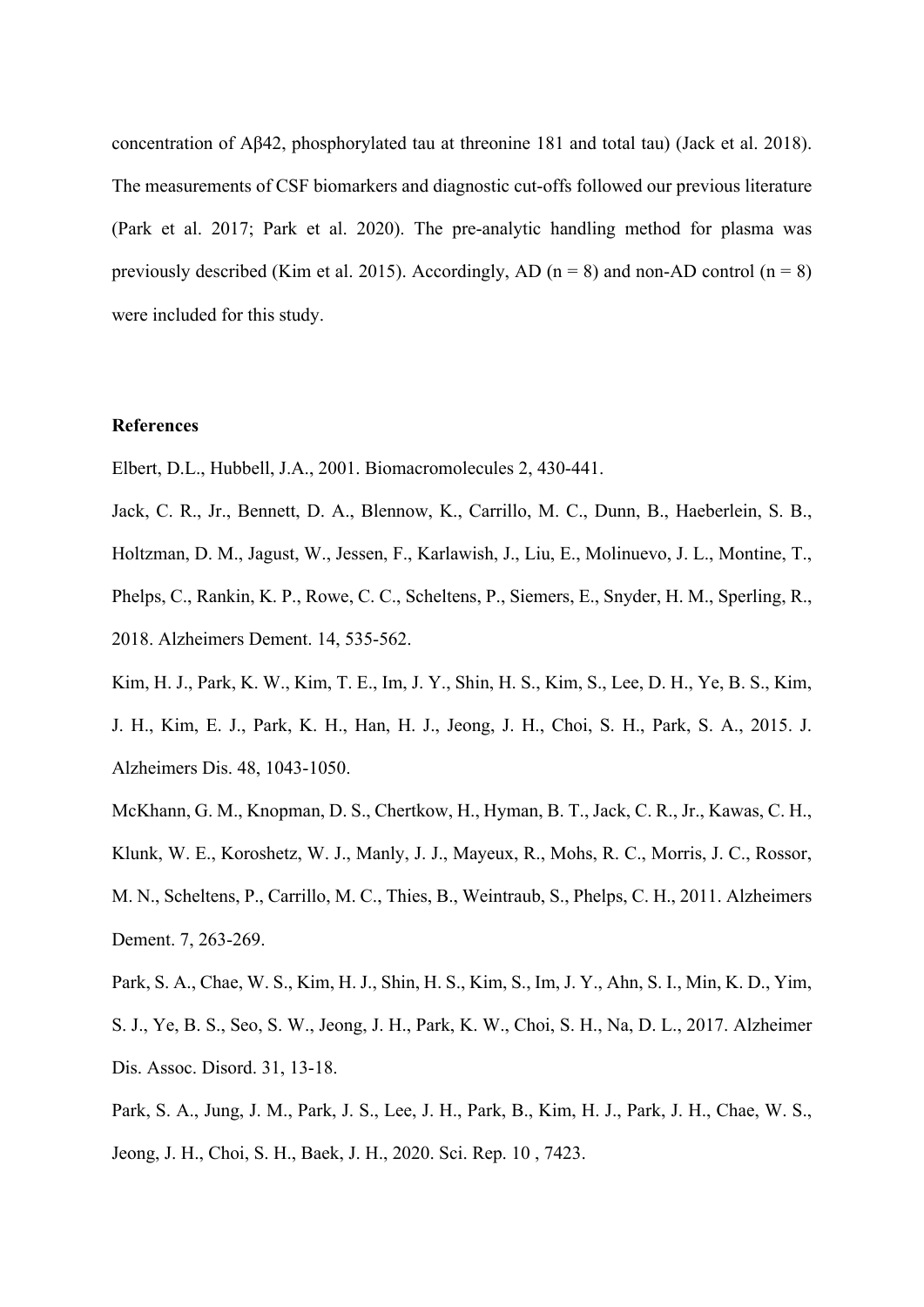Stevens, K.R., Miller, J.S., Blakely, B.L., Chen, C.S., Bhatia, S.N., 2015. J. Biomed. Mater.

Res. A 103, 3331-3338.

Zhang, H., 2017. Methods. Mol. Biol. 1522, 17-22.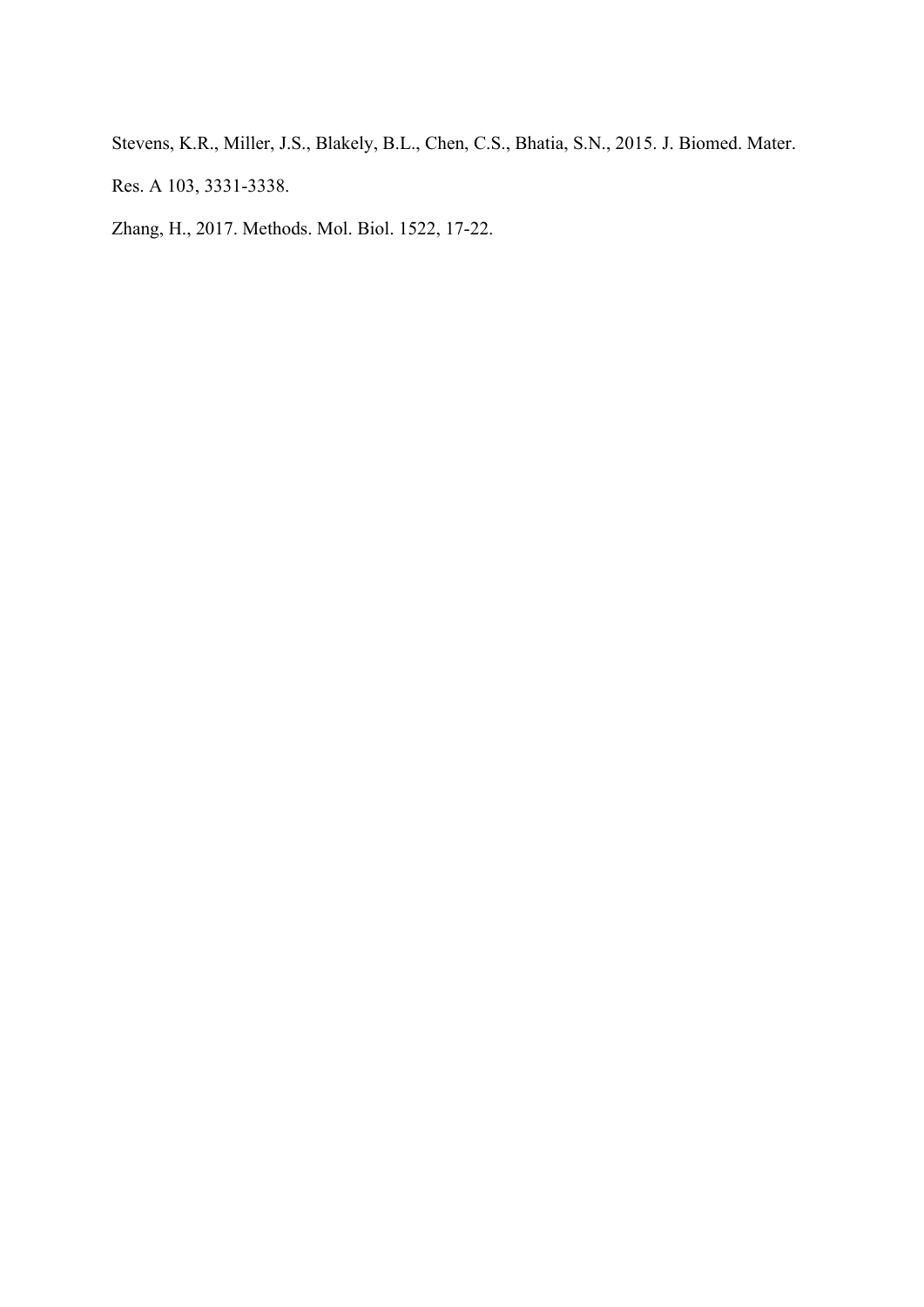

**Figure S1.** 3D structures for construction of hydrogel molds via soft lithography.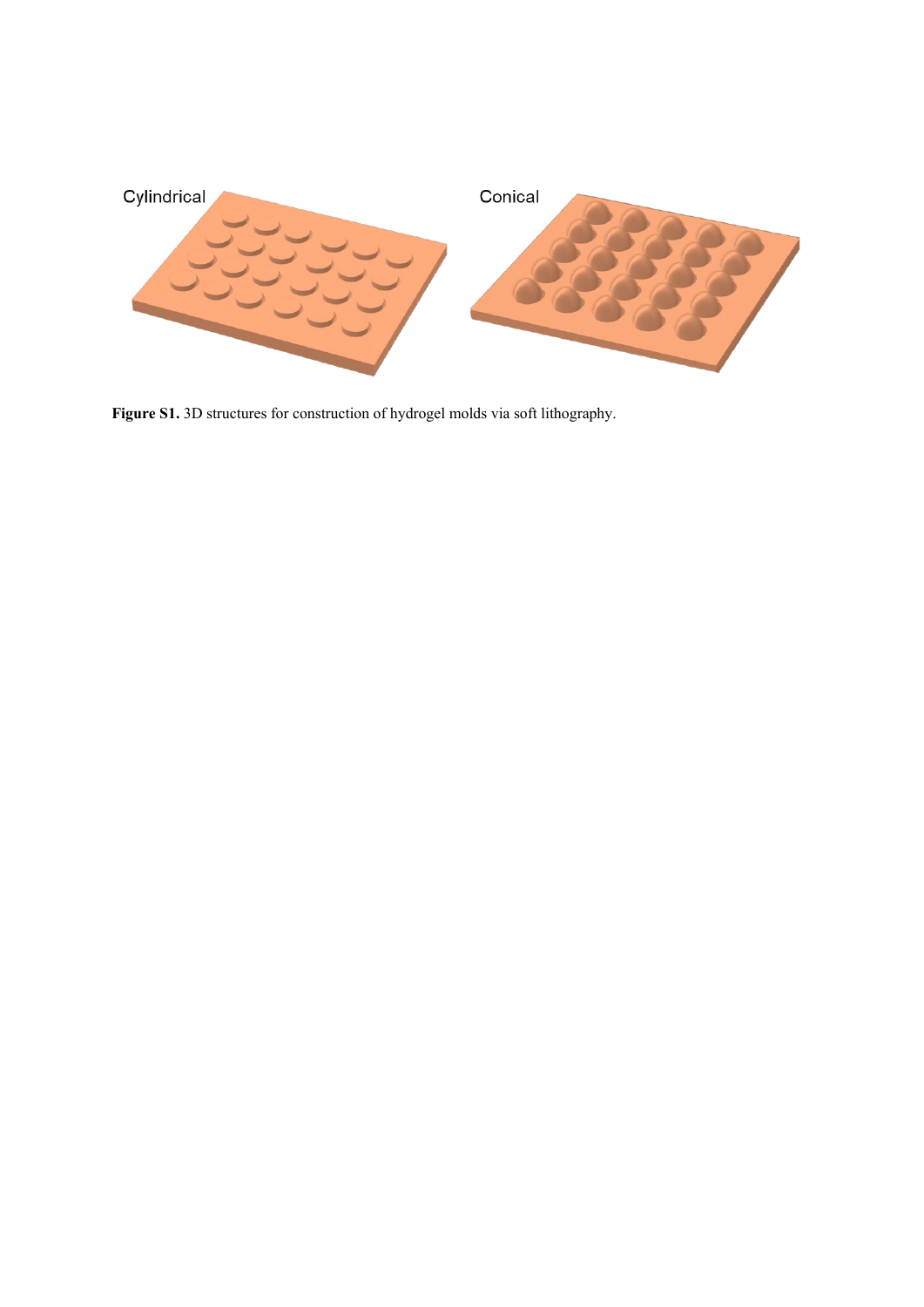

**Figure S2.** Images of cylindrical and conical hydrogels.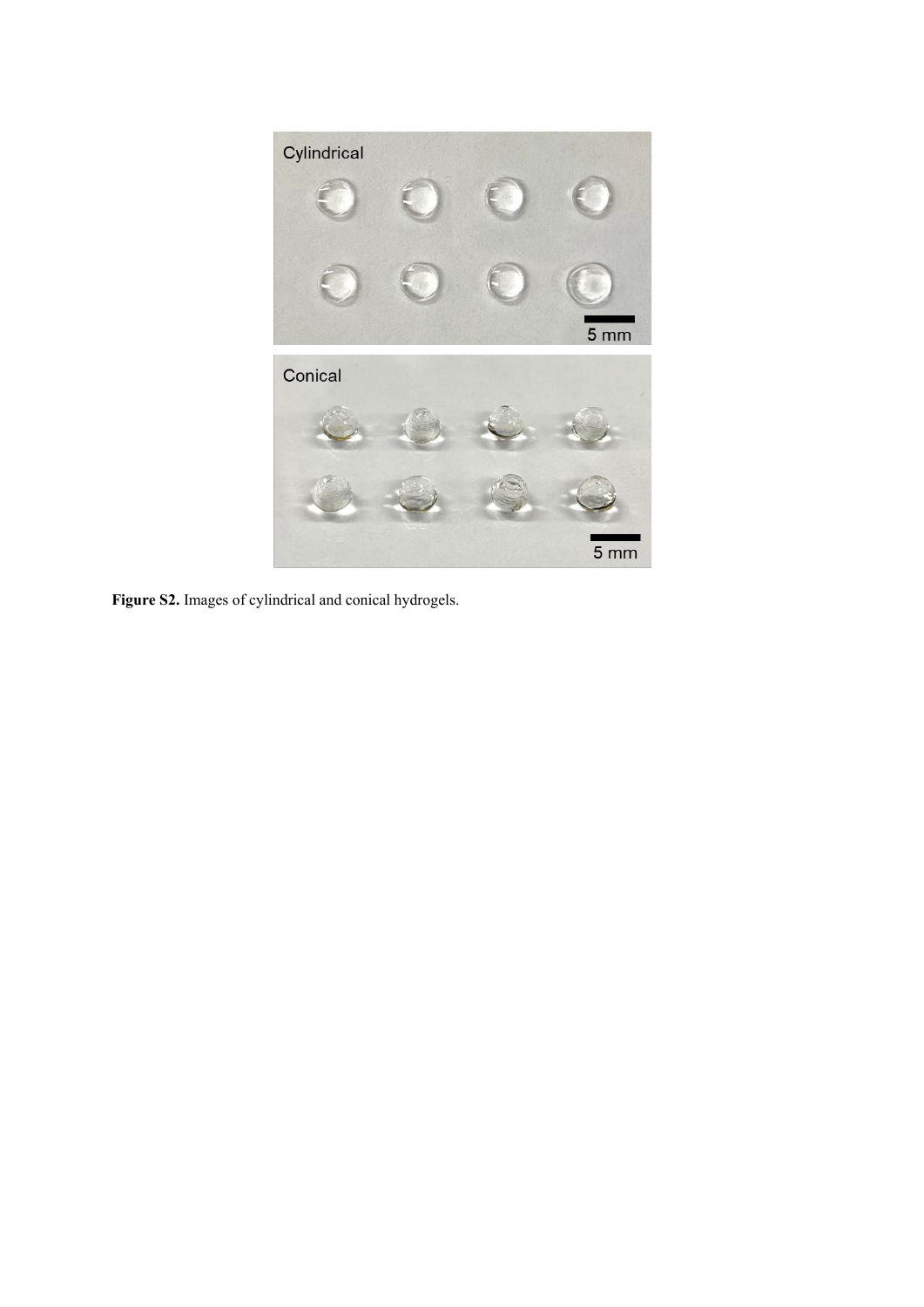

**Figure S3.** Size measurement of lipoplex nanoparticles (LNs).



**Figure S4.** Fluorescence images of miR-sensing hydrogels with various concentrations of the target. A, 100 nM; B, 10 nM; C, 1 nM; D, 100 pM; E, 10 pM; F, Blank. The fluorescence of miR-sensing hydrogel measured from triplicate tests.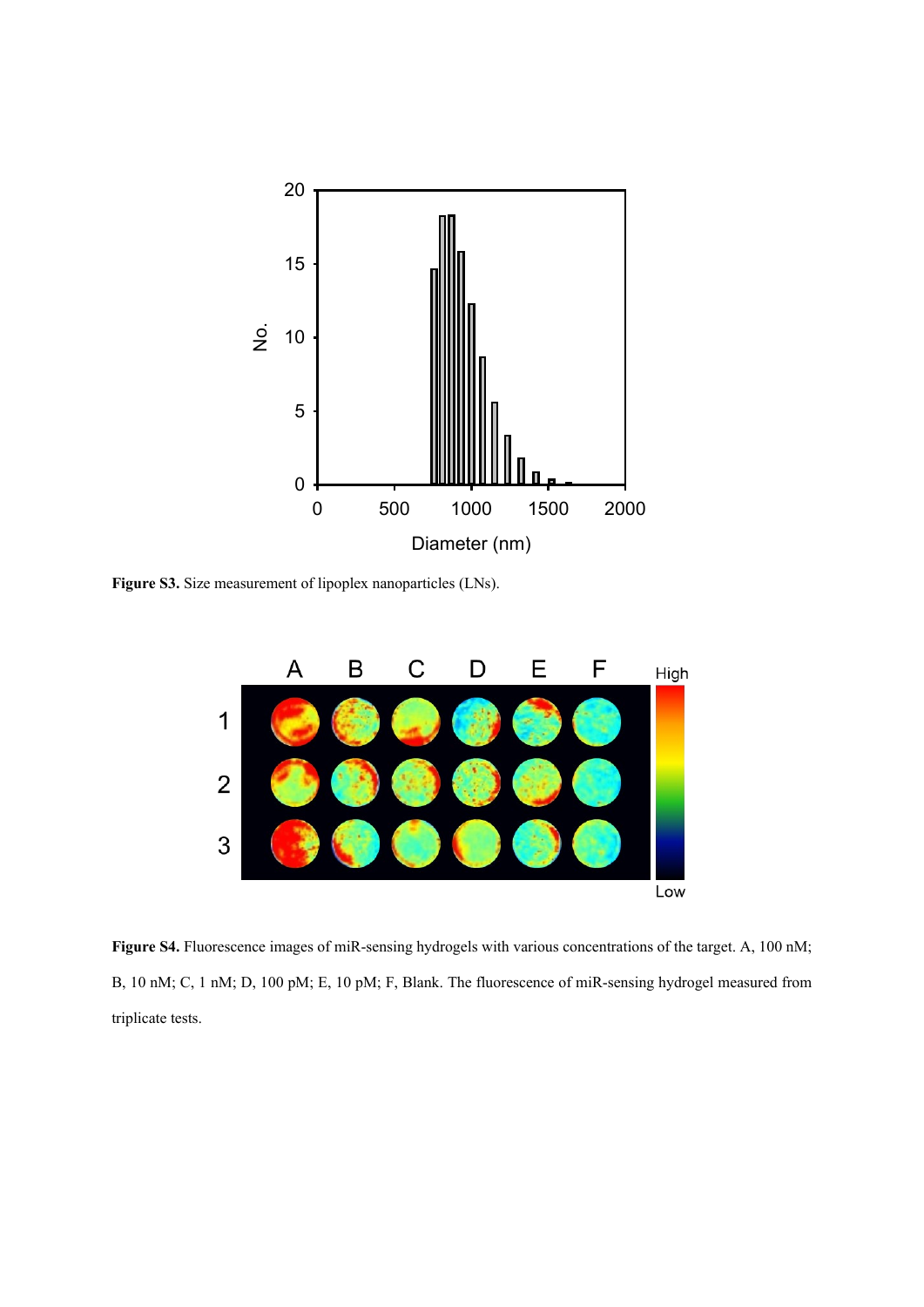

Figure S5. Sensitivity of lipoplex-composite hydrogel. Detection limits are estimated using various concentrations of target RNA (1 pM to 1 μM). The fluorescence of miR-sensing hydrogel measured from triplicate tests.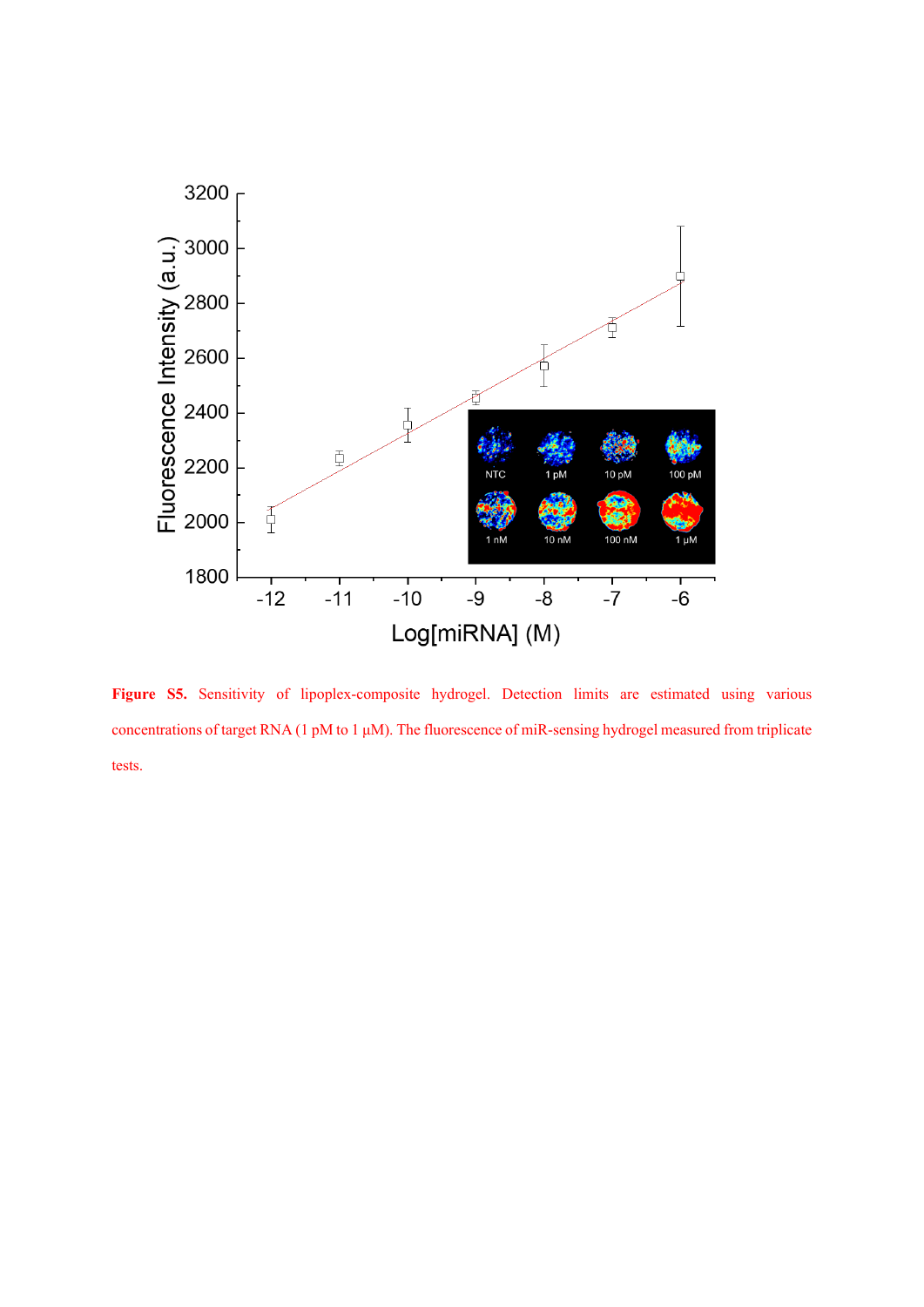

**Figure S6.** Fluorescence images of miR-sensing hydrogel with RNA sample that isolated from the hippocampus tissue (up) and plasma (down) ( $n = 7$ ). Total of 250 ng of tissue RNAs and 100 ng of plasma RNAs were treated to miR-sensing hydrogels.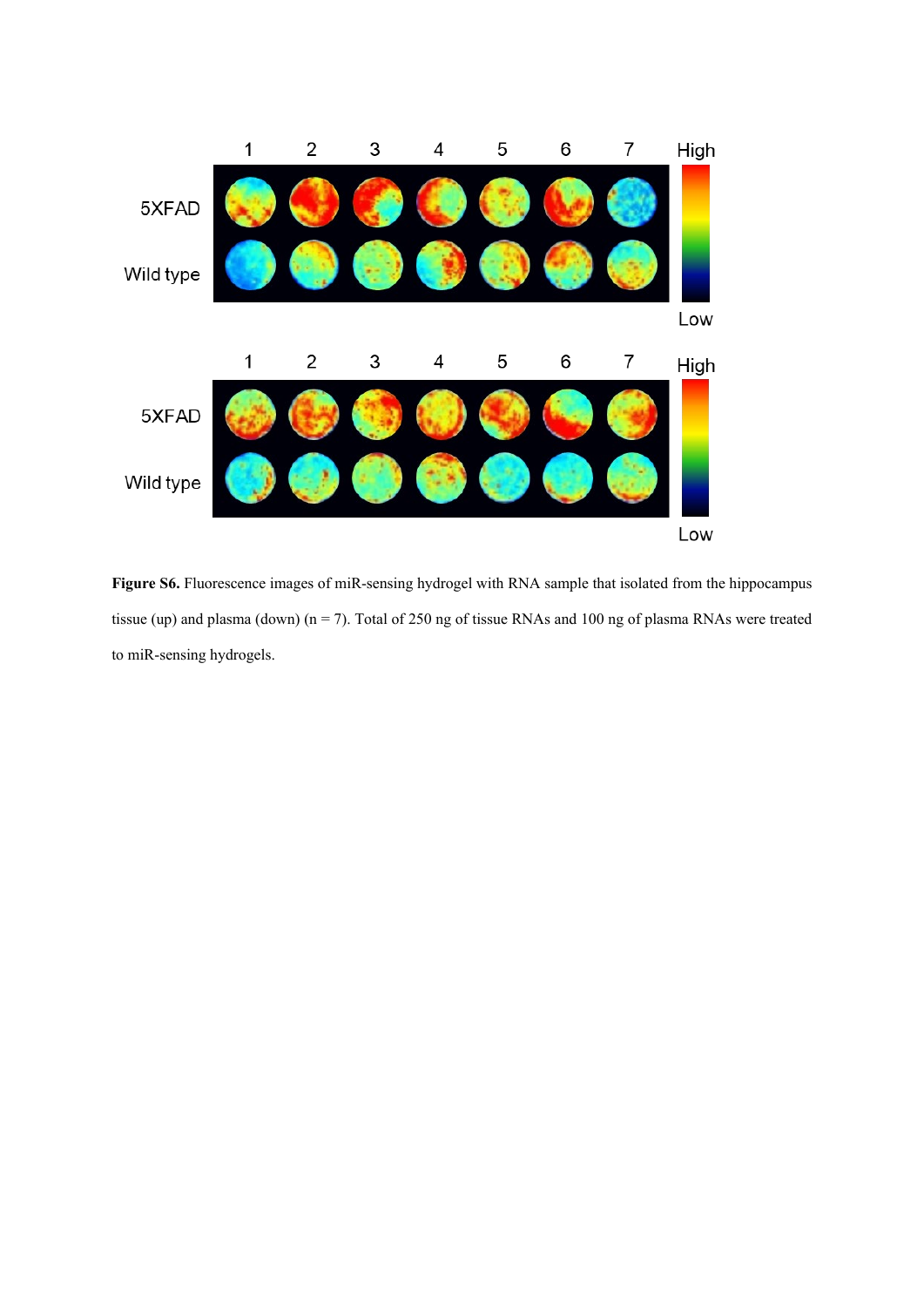**Table S1.** Sequence information for probes used.

| <b>Name</b>    | Sequences of oligonucleotide (5' to 3')                                            |
|----------------|------------------------------------------------------------------------------------|
| H1             | [FAM]tgt gtg tgt gag tgt ggg atc gaa agt gtg tgc aca ctc aca cac aca cac tca[BHQ1] |
| H <sub>2</sub> | tgt ggg atc gaa agt gtg tgt gtg tga gtg tgc aca cac ttt cga tcc cac act cac a      |
|                | tga gtg tgt gtg tgt gag tgt gt                                                     |
| $1MS$ **       | tga gtg tgg gtg tgt gag tgt gt                                                     |
| $2MS***$       | tga gtc tgg gtg tgt gag tgt gt                                                     |
|                |                                                                                    |

\* T: Target gene sequence, \*\*1MS: 1 base mismatched sequence, \*\*\*2MS: 2 base mismatched sequence *Italic*: mismatched base, underline: stem of hairpin,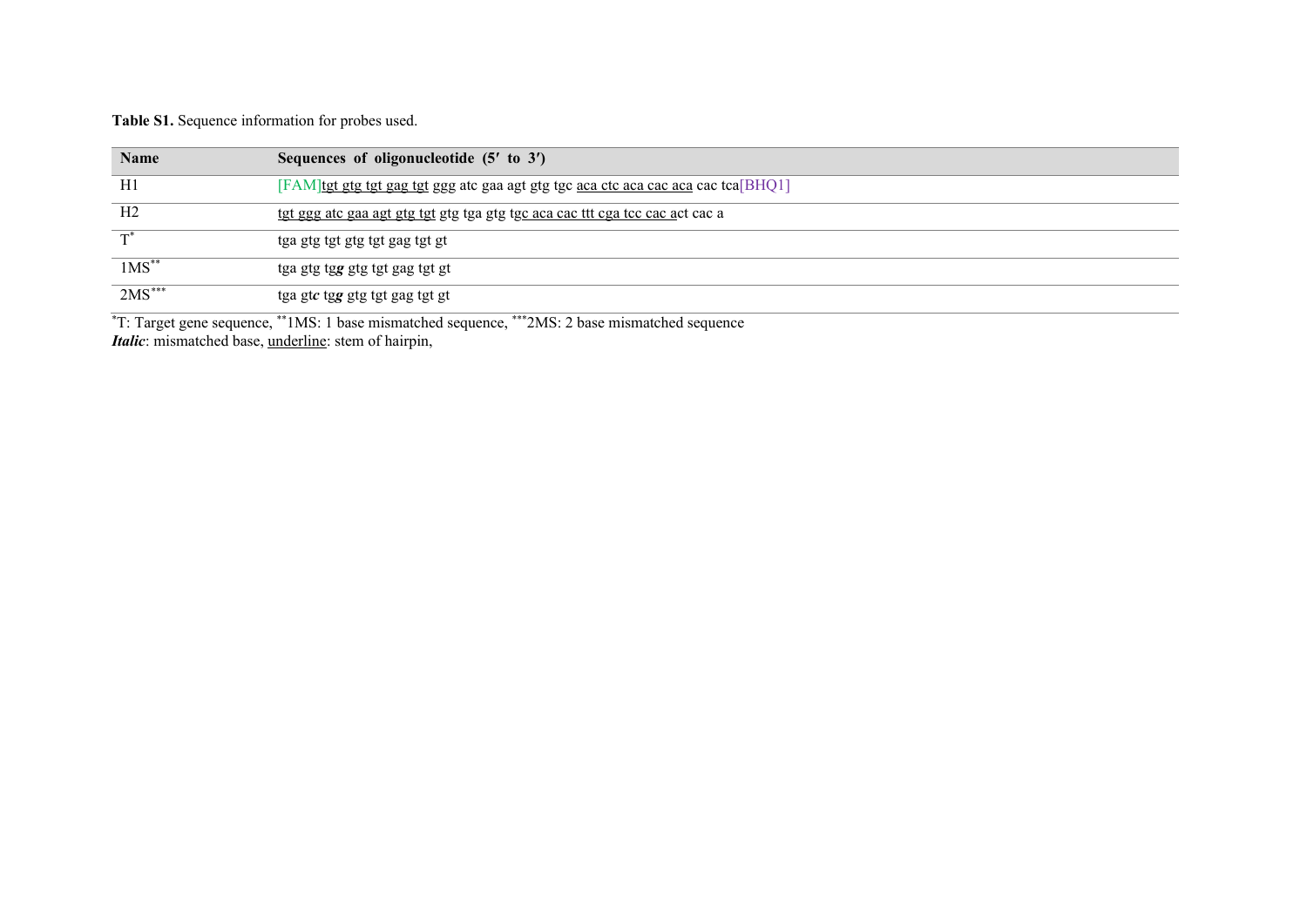| Name                | Fold change* | Regulation | Name               | Fold change | Regulation |
|---------------------|--------------|------------|--------------------|-------------|------------|
| $mmu$ -mi $R-1187$  | 6.664192     | Up         | mmu-miR-6236       | $-2.014162$ | Down       |
| mmu-miR-1306-3p     | 3.645584     | Up         | $mmu$ -miR-325-5p  | $-2.025826$ | Down       |
| mmu-miR-7038-3p     | 3.577297     | Up         | $mmu-mir-335$      | $-2.029494$ | Down       |
| mmu-miR-5113        | 3.226746     | Up         | mmu-miR-7658-5p    | $-2.034452$ | Down       |
| mmu-miR-669n        | 3.002366     | Up         | mmu-miR-370-5p     | $-2.037472$ | Down       |
| mmu-miR-669c-5p     | 3.001534     | Up         | mmu-miR-1247-3p    | $-2.048986$ | Down       |
| $mmu$ -miR-365-2-5p | 2.831114     | Up         | $mmu$ -miR-376b-3p | $-2.049966$ | Down       |
| $mmu$ -miR-3095-3p  | 2.790570     | Up         | $mmu$ -miR-200a-3p | $-2.060165$ | Down       |
| mmu-miR-365-1-5p    | 2.733558     | Up         | mmu-miR-3474       | $-2.060165$ | Down       |
| $mmu$ -mi $R-1931$  | 2.673000     | Up         | mmu-miR-1907       | $-2.070128$ | Down       |
| mmu-miR-1306-5p     | 2.610724     | Up         | mmu-miR-5121       | $-2.070128$ | Down       |
| mmu-miR-7001-5p     | 2.456459     | Up         | mmu-miR-7689-3p    | $-2.070128$ | Down       |
| mmu-miR-23a-5p      | 2.379882     | Up         | mmu-miR-1981-3p    | $-2.075012$ | Down       |
| mmu-miR-574-5p      | 2.257913     | Up         | mmu-miR-125b-2-3p  | $-2.092794$ | Down       |
| mmu-mir-466j        | 2.243545     | Up         | mmu-miR-23b-5p     | $-2.100758$ | Down       |
| mmu-miR-3061-5p     | 2.199842     | Up         | mmu-miR-1966-5p    | $-2.101748$ | Down       |
| $mmu$ -mi $R-8117$  | 2.172686     | Up         | mmu-miR-344c-3p    | $-2.101748$ | Down       |
| mmu-miR-15a-3p      | 2.169000     | Up         | mmu-mir-467b       | $-2.101763$ | Down       |
| mmu-miR-665-5p      | 2.169000     | Up         | mmu-miR-381-5p     | $-2.150243$ | Down       |
| mmu-miR-669m-5p     | 2.128283     | Up         | mmu-miR-6989-5p    | $-2.151153$ | Down       |
| mmu-miR-466m-5p     | 2.128283     | Up         | mmu-miR-598-3p     | $-2.168609$ | Down       |
| mmu-miR-668-5p      | 2.121493     | Up         | mmu-miR-1930-5p    | $-2.169$    | Down       |
| mmu-mir-466j        | 2.105131     | Up         | $mmu$ -miR-3962    | $-2.169000$ | Down       |
| mmu-miR-6997-5p     | 2.034452     | Up         | mmu-miR-666-3p     | $-2.169827$ | Down       |
| mmu-miR-7684-5p     | 2.012892     | Up         | mmu-miR-299a-3p    | $-2.172686$ | Down       |

# **Supplementary Table 2.** Microarray analysis of miRNA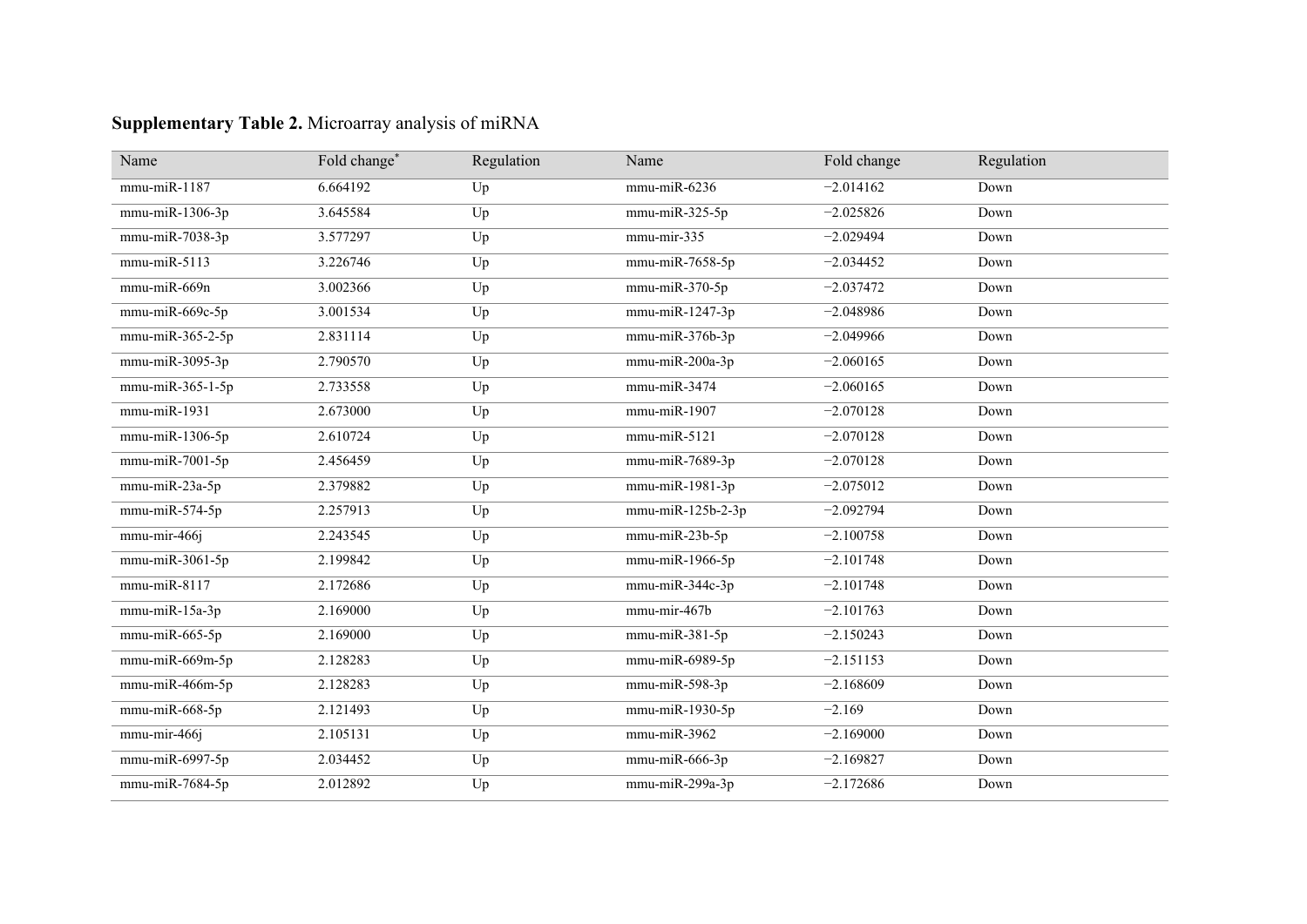| mmu-miR-340-5p                      | $-2.187708$ | Down | mmu-miR-3057-5p                     | $-2.663051$ | Down |  |
|-------------------------------------|-------------|------|-------------------------------------|-------------|------|--|
| mmu-miR-467b-3p                     | $-2.187708$ | Down | mmu-miR-3068-3p                     | $-2.814308$ | Down |  |
| mmu-mir-666                         | $-2.211124$ | Down | mmu-miR-1249-5p                     | $-2.860208$ | Down |  |
| mmu-miR-7235-5p                     | $-2.229809$ | Down | $mmu$ -mi $R-1940$                  | $-2.863918$ | Down |  |
| mmu-miR-872-3p                      | $-2.235194$ | Down | $mmu$ -mi $R-503-5p$                | $-2.914140$ | Down |  |
| mmu-miR-467d-3p                     | $-2.242581$ | Down | $mmu$ -mi $R-322-3p$                | $-3.039871$ | Down |  |
| mmu-miR-7240-5p                     | $-2.263805$ | Down | mmu-miR-3093-3p                     | $-3.048501$ | Down |  |
| $mmu$ -mi $R$ -6986-5p              | $-2.265485$ | Down | mmu-miR-140-5p                      | $-3.055122$ | Down |  |
| mmu-miR-6981-5p                     | $-2.311277$ | Down | mmu-miR-101b-3p                     | $-3.211751$ | Down |  |
| mmu-miR-6988-3p                     | $-2.345198$ | Down | mmu-miR-218-2-3p                    | $-3.226746$ | Down |  |
| mmu-miR-19b-3p                      | $-2.356752$ | Down | mmu-miR-1912-3p                     | $-3.327365$ | Down |  |
| $\overline{\text{mmu}}$ -miR-592-3p | $-2.366508$ | Down | mmu-miR-203-3p                      | $-3.397727$ | Down |  |
| mmu-miR-3076-5p                     | $-2.366508$ | Down | $mmu$ -mi $R-322-5p$                | $-3.693478$ | Down |  |
| mmu-miR-3093-5p                     | $-2.456459$ | Down | $mmu$ -mi $R-501-5p$                | $-3.757857$ | Down |  |
| mmu-miR-6360                        | $-2.456459$ | Down | mmu-miR-154-3p                      | $-3.865915$ | Down |  |
| mmu-miR-383-3p                      | $-2.492131$ | Down | $\overline{\text{mmu}}$ -miR-222-5p | $-3.883022$ | Down |  |
| mmu-miR-496a-3p                     | $-2.532654$ | Down | $mmu$ -mi $R-551b-5p$               | $-4.043039$ | Down |  |
| mmu-miR-5129-3p                     | $-2.532654$ | Down | $mmu$ -miR-25-5p                    | $-4.061746$ | Down |  |
| mmu-miR-467a-5p                     | $-2.541200$ | Down | mmu-miR-200c-3p                     | $-4.087390$ | Down |  |
| $\overline{\text{mmu}}$ -miR-410-3p | $-2.618517$ | Down | mmu-miR-301a-3p                     | $-4.979980$ | Down |  |
| mmu-miR-3068-5p                     | $-2.626861$ | Down | $mmu$ -mi $R-744-3p$                | $-5.227133$ | Down |  |
| mmu-miR-539-5p                      | $-2.636602$ | Down | mmu-miR-3107-3p                     | $-5.710235$ | Down |  |
| mmu-miR-362-3p                      | $-2.661482$ | Down |                                     |             |      |  |

\* cut off; fold-change  $Log_2$  (5XFAD/WT)  $\geq$  2.0